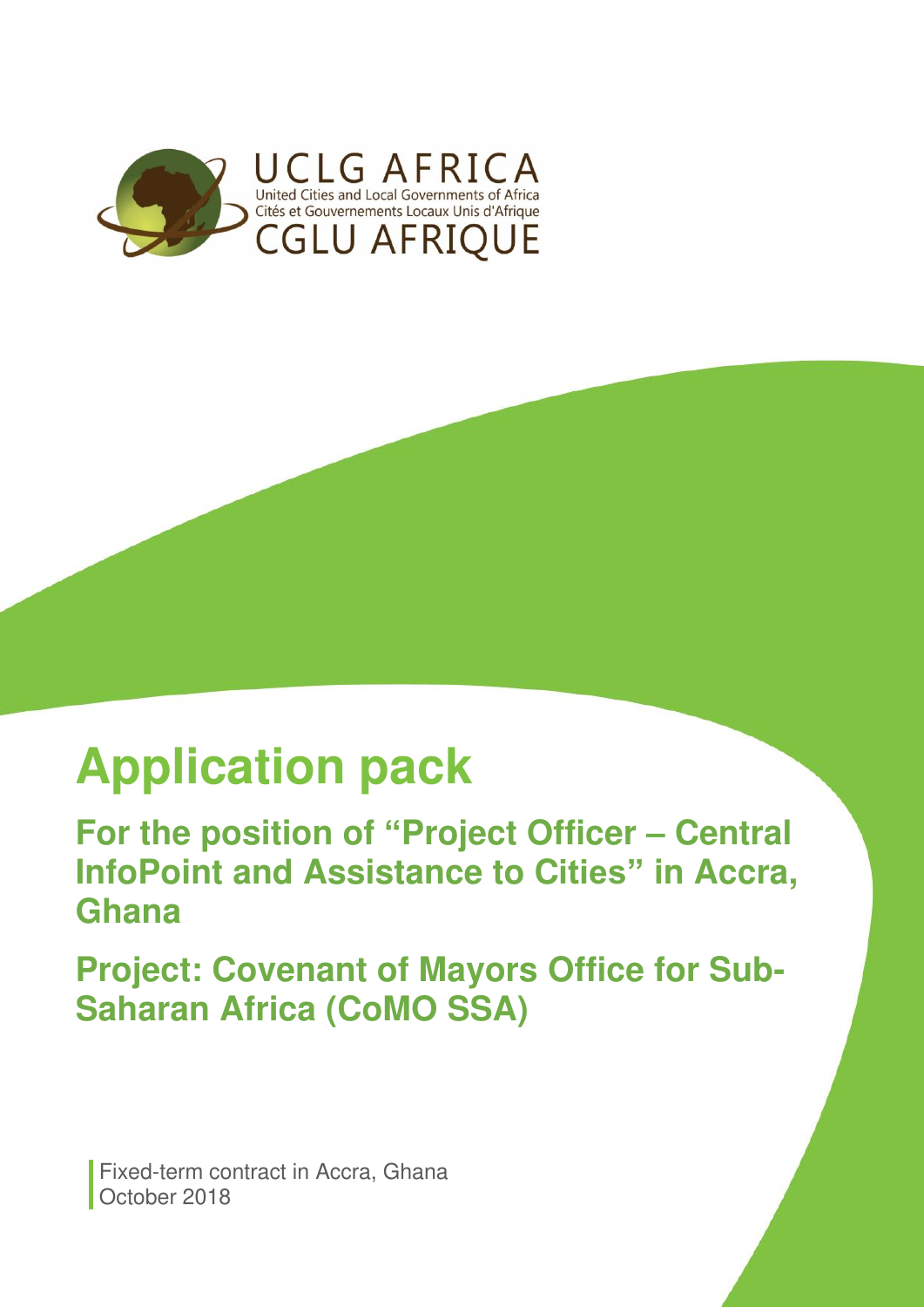UCLG AFRICA is a founding member of the United Cities and Local Governments (UCLG) world organization with offices in Morocco and Ghana. It is the umbrella organization and the united voice and representative of local governments in Africa. It results from the unification of the three pre-existing continental groupings of local governments, namely the African Union of Local Authorities (AULA), the Union des Villes Africaines (UVA) and the Africa Chapter of the União das Cidades e Capitais Lusofonas Africanas. It is an institution that gathers 40 national associations of local governments from all regions of Africa as well as the 2.000 cities that have more than 100.000 inhabitants. Therefore, UCLG AFRICA represents nearly 350 million Africans citizens and is currently headquartered in the City of Rabat, The Kingdom of Morocco, where it enjoys a diplomatic status as a Pan-African International Organisation.

## **1. The Covenant of Mayors Office for Sub-Saharan Africa Project**

After the adoption, in 2008, of the 2020 EU Climate and Energy Package, the European Commission launched the Covenant of Mayors to endorse and support the efforts deployed by local authorities in the implementation of sustainable energy policies.

The Covenant of Mayors is a unique bottom-up movement that succeeded in mobilising a great number of local and regional authorities to develop action plans and direct investments towards climate change mitigation measures.

In this context, the European Commission launched the ["Covenant of Mayors in Sub](http://www.comssa.org/)-Saharan Africa" (CoM SSA) initiative which aims to increase the capacities of cities to provide access to sufficient, sustainable and safe energy related services to urban and peri-urban populations (specially the poor), with special attention to energy efficiency and renewable energy as drivers for local low emission, climate resilient and sustainable development. Today, the Council of European Municipalities and Regions (CEMR) is leading a consortium of 10 organisations, among which UCLG Africa is a partner on the ground, to implement the project Covenant of Mayors Office for Sub-Saharan Africa (CoMO  $SSA$ ).<sup>1</sup>

The CoMO SSA project is funded by the European Commission, Directorate-General for International Cooperation and Development (DG-DEVCO) under the Development Cooperation Instrument (DCI), for a fixed-term contract, until November 2019. The main objective of CoMO SSA is to set up a Local Authorities Platform to support the implementation of the Covenant of Mayors in Sub-Saharan Africa initiative,

Given the major challenge of urban growth in the covered countries in the coming decades, the specific objective is to increase local governments' planning capacities on urban design, mobility and energy.

 $\overline{a}$ 1 The Covenant of Mayors Office in Sub-Saharan Africa (CoMO SSA), led by Council of European Municipalities and Regions (CEMR), is implemented by a consortium of 10 partner organisations: French Agency for Environment and Energy Management (ADEME), Portuguese Agency for Energy (ADENE), International Association of Francophone Mayors (AIMF), Climate Alliance (CA), ENDA, Energy Cities (ENC), ICLEI World Secretariat, ICLEI Africa, Sustainable Energy Africa (SEA), UCLG Africa.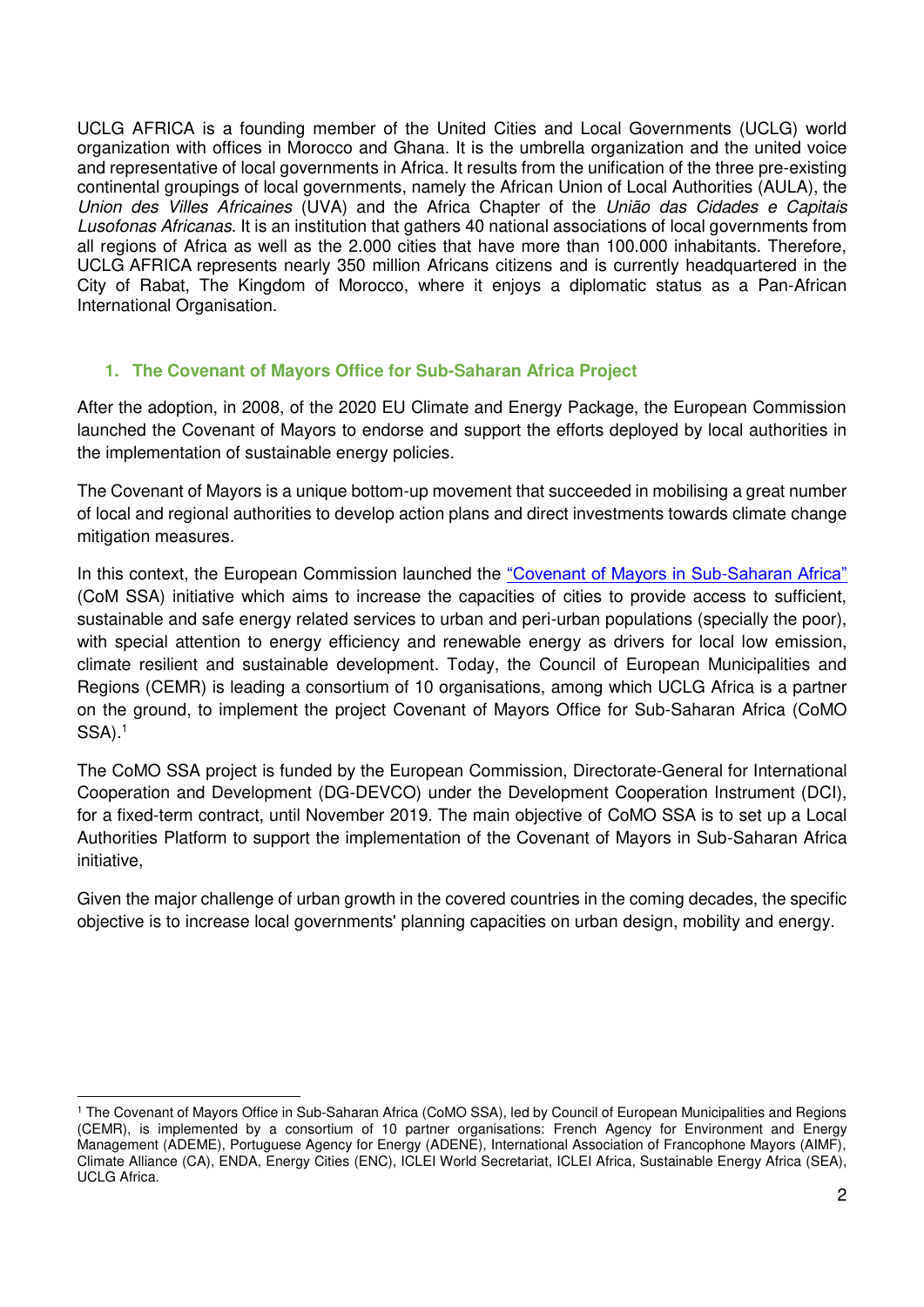# **2. Job purpose and job description**

The Project Officer – InfoPoint and Assistance to cities will be based at the UCLG premises in Accra, Ghana. The person will be selected by UCLG Africa to work on the Covenant of Mayors Office for Sub-Saharan Africa (CoMO SSA). She/he is expected to travel in the region and sometimes to Europe (Brussels project coordination office).

Under the management of the Special Adviser in charge of the Climate Taskforce of UCLG Africa and the coordination of the Projects Director at CEMR, the appointed person is expected to perform following tasks:

- Act as a central point of contact for African cities and provide general information on the Covenant of Mayors in Sub-Saharan Africa initiative (CoM SSA) and on the administrative and practical conditions cities can join it.
- Provide information and updates on the project activities to interested stakeholders by maintaining an up-to-date database of signatories and interested local authorities as well as other relevant tools while creating synergies with other initiatives and programmes in Sub-Saharan Africa;
- Contribute to the promotion of the CoM SSA initiative through a monitoring of relevant African events in collaboration with the project coordination office as well as a face-to-face participation in promotional events;
- Assist with the organization of meetings and workshops foreseen in Africa as well as the mobilisation of cities in these events;
- Follow the progress of the signatory cities, especially the pilot cities, and monitor in collaboration with other focal points the assistance provided to signatory cities;
- Work closely with the project communication officer to leverage signatory cities activities, especially pilot cities;
- Ad-hoc tasks to ensure smooth implementation of the project under the management of the Special Adviser in charge of the UCLG Africa Climate Task Force and in consultation with the CEMR Projects Director.

# **3. Aptitudes, skills and knowledge**

- Computer literacy in main current software applications
- Excellent oral and written communication skills
- Great interpersonal skills and proven ease to interact with different types of actors, at different levels of responsibility
- Sense of initiative and responsibility
- Networking skills
- Excellent organization skills
- Availability to travel within Africa and Europe
- Ability to work autonomously and to work in and with teams
- Knowledge of the Covenant of Mayors initiative is an asset